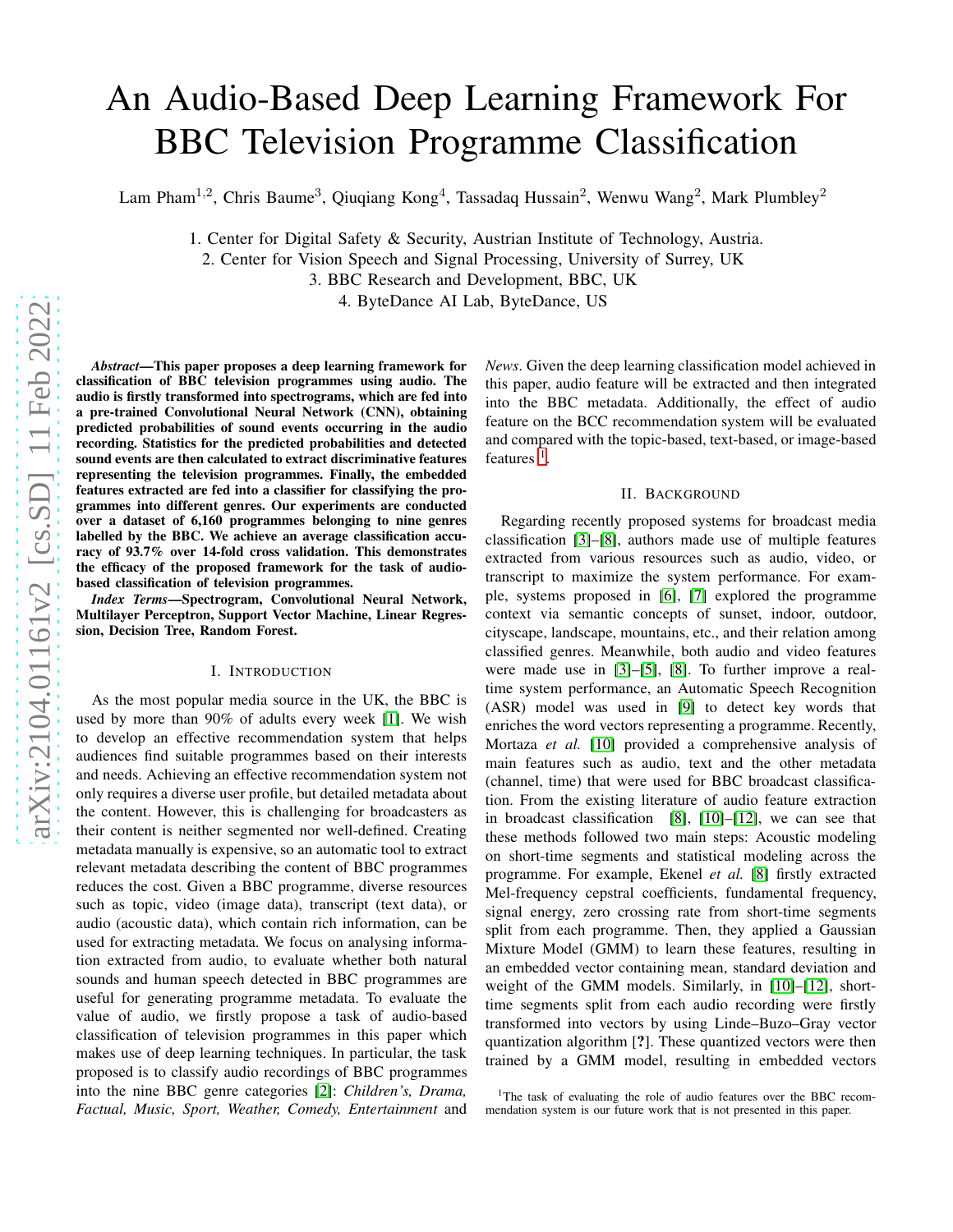

<span id="page-1-0"></span>Fig. 1. Baseline architecture

containing GMM model information. Finally, latent Dirichlet allocation (LDA) based statistics, which have been used mostly in natural language processing (NLP) for the categorisation of text documents, were applied to map embedded vectors to the LDA domain. These audio feature extraction methods show how GMM was widely used for acoustic modeling over short-time segments. However, short-time segments in each television programme may contain very different or very similar sound events. For example, a short-time segment may contain different natural sound events such as wind, bird song, or water fall sounds in *Factual* programmes, or only content human speech in *News* or *Weather* programmes. Therefore, using GMM for acoustic modeling over short-time segments may be ineffective with BBC programmes. Indeed, a performance comparison presented in [\[10\]](#page-4-8) indicates that audio feature obtained low performance compared to the other features. Additionally, some television programmes have a long duration – often more than four hours for events such as live sports. This leads to a high cost for training GMM models. To deal with the limitations of GMM for acoustic modelling within the proposed task, a deep learning based framework is proposed. In particular, we firstly train a CNN based network with AudioSet dataset [\[19\]](#page-4-10) defining M types of natural sounds and human speeches in life. Short-time segments split from each programme recording are transformed into spectrograms, then fed into the pre-trained CNN network to obtain the predicted probabilities for each of the  $M$  sound events defined in AudioSet dataset. We then conduct statistics over the predicted probabilities and sound events detected on all segments to generate embedded features representing each television programme. Given by the embedding extracted, we classify it into one of the nine different genres mentioned earlier.

## III. BASELINE ARCHITECTURE

<span id="page-1-3"></span>To evaluate the framework proposed, we firstly design a baseline system, outlined in Fig. [1.](#page-1-0) As shown in Fig. [1,](#page-1-0) the baseline proposed comprises four main steps: the spectrogram transformation, the pre-trained CNN–based network, statistics for embedded feature extraction, and the back-end classifier. Each is described below.

#### *A. Log-mel Spectrogram Transformation*

As the duration of BBC programmes can be very long, the programme recording is firstly split into non-overlapping 5 second segments which are suitable for back-end classifiers. The 5-second segments are then transformed into log-mel

<span id="page-1-1"></span>TABLE I THE PRE-TRAINED CNN BASED NETWORK ARCHITECTURE (INPUT IMAGE PATCH OF  $64\times496$ )

| Network architecture                                           | Output                      |
|----------------------------------------------------------------|-----------------------------|
| Convolution $[3 \times 3@64]$ - BN - ReLU                      | $64\times496\times64$       |
| Convolution $[3 \times 3@64]$ - BN - ReLU - Dropout (20%)      | $64\times496\times64$       |
| Convolution [3×3@128] - BN - ReLU                              | $64 \times 496 \times 128$  |
| Convolution $[3 \times 3@128]$ - BN - ReLU - Dropout (20%)     | $64 \times 496 \times 128$  |
| Convolution $[3 \times 3@256]$ - BN - ReLU                     | $64 \times 496 \times 256$  |
| Convolution $[3 \times 3@256]$ - BN - ReLU - Dropout (20%)     | $64 \times 496 \times 256$  |
| Convolution $[3 \times 3@512]$ - BN - ReLU                     | $64 \times 496 \times 512$  |
| Convolution $[3 \times 3@512]$ - BN - ReLU                     | $64\times496\times512$      |
| Average Pooling $[2 \times 2]$ - Dropout (30%)                 | $32\times248\times512$      |
| Convolution [3×3@1024] - BN - ReLU                             | $32 \times 248 \times 1024$ |
| Convolution $[3 \times 3@1024]$ - BN - ReLU - Dropout $(30\%)$ | $32\times248\times1024$     |
| Convolution $[3 \times 3@2048]$ - BN - ReLU                    | $32\times248\times2048$     |
| Convolution [3×3@2048] - BN - ReLU                             | $32\times248\times2048$     |
| Global Pooling - Dropout (50%)                                 | 2048                        |
| FC - ReLU - Dropout (50%)                                      | 2048                        |
| FC - Softmax                                                   | $M = 527$                   |

spectrograms of  $46 \times 496$  by using Librosa toolbox [\[17\]](#page-4-11). We re-used settings from our previous work [\[18\]](#page-4-12): fMin = 50 Hz, fMax = 14000 Hz, sample rate =  $32000$  Hz, window size = 1024, hop size  $= 320$ , and Mel filter number  $= 64$ .

## *B. Pre-trained CNN–based Network*

As a part of our previous work [\[18\]](#page-4-12), the pre-trained CNN based network, which was trained with AudioSet dataset [\[19\]](#page-4-10), is based on the VGG architecture [\[20\]](#page-4-13) as shown in Table [I.](#page-1-1) In particular, the architecture contains sub-blocks which perform convolution, batch normalization (BN) [\[21\]](#page-4-14), rectified linear units (ReLU) [\[22\]](#page-4-15), average pooling, global pooling  $^2$  $^2$ , dropout [\[23\]](#page-4-16), fully-connected (FC) and Softmax layers. The dimension of Softmax layer is set to  $M = 527$  that equals to the number of sound events defined in AudioSet dataset [\[19\]](#page-4-10). In total, we have 12 convolutional layers and two fullyconnected layers containing trainable parameters that makes the proposed CNN network like VGG-14 [\[20\]](#page-4-13).

### *C. Statistics For Embedded Feature Extraction*

Given the pre-trained CNN network architecture, when a 5-second log-mel spectrogram is fed into the network, the output of the Softmax layer, likely a M-dimensional vector, is obtained. Each dimension of the vector presents the predicted probability of one type of  $M$  sound events that may occur in each 5-second segment. In the baseline system proposed, we only select the sound event which shows the highest probability for extracting the embedded feature. In

<span id="page-1-2"></span><sup>&</sup>lt;sup>2</sup>the global pooling used is a combination of both max and average global pooling [\[18\]](#page-4-12)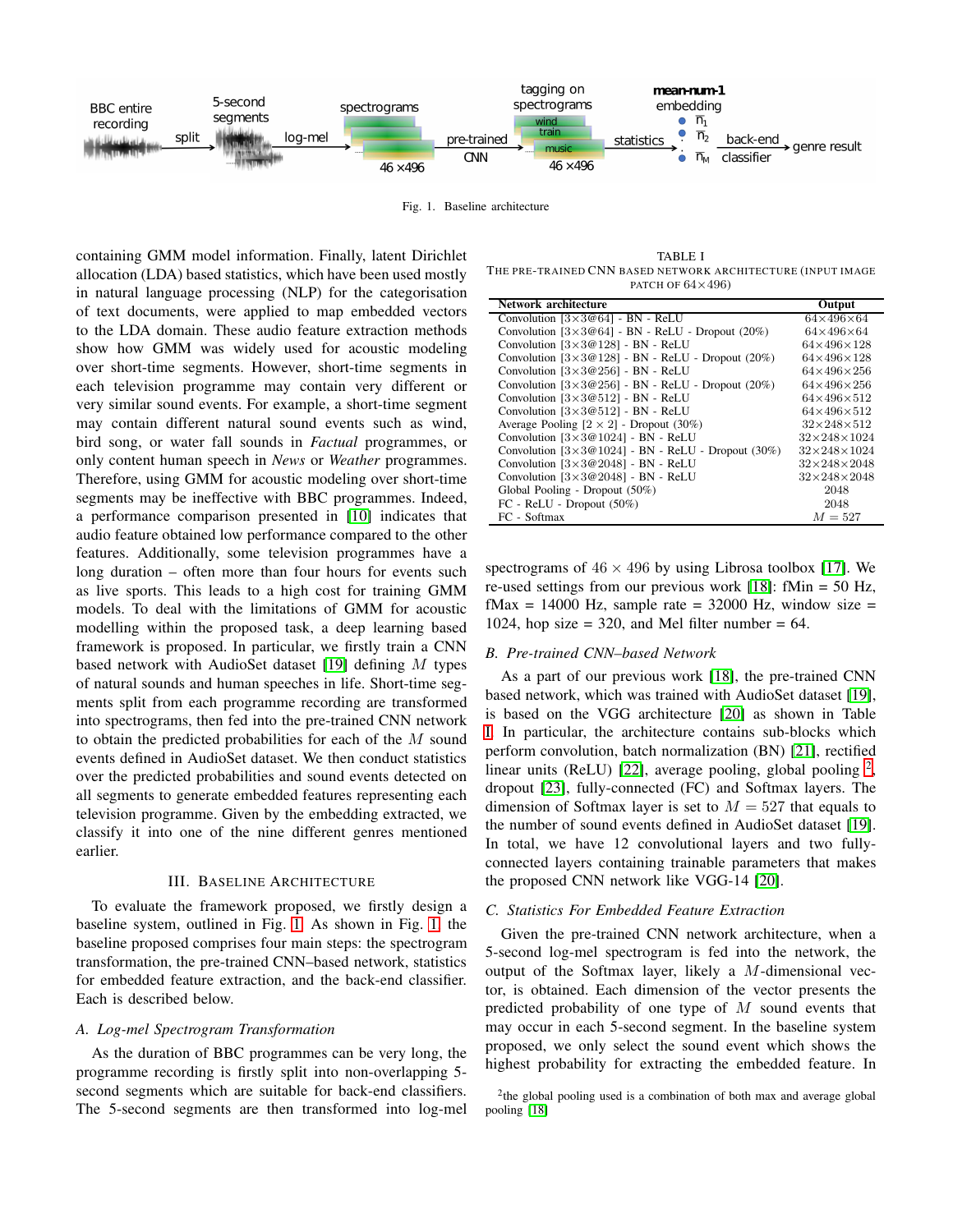other words, each segment in a programme is now tagged by only one sound event with the highest probability, referred to as single-sound-event tagging information. Let us consider  $\mathbf{n} = (n_1, n_2, \dots, n_M)$  as the *number* vector, where M is the number of sound events defined in AudioSet dataset [\[19\]](#page-4-10), and  $n_i$  is the total number of times that the *i*th sound event is detected and used to tag on segments in each programme. The embedded feature mean–num– $\mathbf{1}^3 = (\bar{n}_1, \bar{n}_2, \dots, \bar{n}_M)$  $\mathbf{1}^3 = (\bar{n}_1, \bar{n}_2, \dots, \bar{n}_M)$  $\mathbf{1}^3 = (\bar{n}_1, \bar{n}_2, \dots, \bar{n}_M)$ is computed by  $\bar{n}_i = \frac{n_i}{\sum_{i=1}^{M} n_i}$ .

# *D. Back-end Classifier*

Given the embedding mean−num−1, the baseline system uses Linear Regression for classifying them into nine genres of *Children's, Drama, Factual, Music, Sport, Weather, Comedy, Entertainment*, and *News*.

#### IV. CANDIDATE ARCHITECTURES

## *A. Candidate Statistics For Embedded Feature Extraction*

With the baseline system proposed in Section [III,](#page-1-3) only one sound event with the highest probability is used to tag on each 5-second audio segment. This may lead to a reduction in system performance in cases that certain sound events are dominant in a television programme. For example, as human speech is dominant in *News* and *Weather*, it is easy to misclassify between these two genres. This inspires us to evaluate whether multiple-sound-event tagging information (i.e. one segment is tagged by multiple sound events) is beneficial for representing each 5-second segment. Therefore, we propose to use  $k$  ( $k = \{4, 6, 8, 10\}$ ) sound events which occupy top- $k$ predicted probabilities to tag on each 5-second segment. We thus call mean−num−k as the embedded feature extracted when using the top- $k$  sound events for tagging. Compute the embedding mean−num−k is same as mean−num−1 proposed in the baseline system.

Furthermore, we evaluate whether predicted probabilities are beneficial for extracting embedded features. We refer to mean−prob−k as the embedded feature that is extracted from predicted probabilities. We firstly consider  $p =$  $(p_1, p_2, \ldots, p_M)$  as *probability* vector, where M is the number of sound events defined in AudioSet dataset [\[19\]](#page-4-10) and  $p_i$  is the total sum of predicted probabilities of the *i*th sound event detected in each programme. The embedding mean−prob−k =  $(\bar{p}_1, \bar{p}_2, \dots, \bar{p}_M)$  is then computed by  $\bar{p}_i = \frac{p_i}{\sum_{i=1}^{M} p_i}.$ 

## *B. Candidate Back-end Classifiers*

In addition to Linear Regression (LR) used for classification in the baseline system, we further evaluate different back-end classification models. In particular, we apply both traditional machine learning models (Support Vector Machine (SVM), Decision Tree (DT), Random Forest (RF)) and a deep learning based model using Multilayer Perceptron (MLP) network architecture. The back-end classification models evaluated are configured as shown in Table [II.](#page-2-1)

<span id="page-2-1"></span>

| TABLE II<br>DIFFERENT BACK-END CLASSIFIER EVALUATED. |                           |  |  |  |
|------------------------------------------------------|---------------------------|--|--|--|
| <b>Classification Models</b>                         | <b>Setting parameters</b> |  |  |  |
| LR (baseline)                                        |                           |  |  |  |
| <b>SVM</b>                                           | $C = 1.0$                 |  |  |  |
|                                                      | $Kernel='RBF'$            |  |  |  |
| DT                                                   | Max Depth of Tree $= 20$  |  |  |  |
| RF                                                   | Max Depth of Tree $= 20$  |  |  |  |
|                                                      | Number of Trees $= 100$   |  |  |  |
| MLP                                                  | <b>Output Dimension</b>   |  |  |  |
| $FC - ReLU - Dropout (20%)$                          | 2048                      |  |  |  |
| FC - ReLU - Dropout (30%)                            | 4096                      |  |  |  |
| $FC - ReLU - Dropout (40%)$                          | 4096                      |  |  |  |
| $FC - ReLU - Dropout (50%)$                          | 1024                      |  |  |  |
| FC - Softmax                                         | 9                         |  |  |  |

TABLE III BBC TELEVISION PROGRAMME DATASET

<span id="page-2-2"></span>

| Genres              | Number of programmes |
|---------------------|----------------------|
| Children's          | 698                  |
| Drama               | 695                  |
| Factual             | 692                  |
| Music               | 670                  |
| <b>News</b>         | 700                  |
| Weather             | 654                  |
| Sport               | 663                  |
| Comedy              | 690                  |
| Entertainment       | 698                  |
| programmes<br>Total | 6.160                |

## V. EVALUATION METHOD

#### *A. Dataset*

AudioSet: This is a large-scale dataset released by Google [\[19\]](#page-4-10), in which there are around 2,084,320 10-second audio clips. This dataset contains a total of 527 sound event classes (including both natural sounds and human speeches) with annotation. Each 10-second audio clip may contain more than one type of sound events and there is no information of onset and offset for a certain sound event (i.e. weakly labelled dataset of sound events). This dataset is used for training the pre-trained CNN network as mentioned in our previous work [\[18\]](#page-4-12).

BBC programmes: The dataset is collected by selecting programmes from eight different BBC TV channels (BBC One, BBC Two, BBC Four, CBBC, CBeebies, BBC News 24, BBC Parliament, and BBC World News) [\[24\]](#page-4-17). These programmes are from the nine main BBC genre categories [\[2\]](#page-4-1) (*Children's, Drama, Factual, Music, Sport, Weather, Comedy, Entertainment* and *News*). Approximately 25 programmes per genre are collected for each month in the years 2019 and 2020, creating a dataset of 6,160 BBC programmes as shown in Table [III.](#page-2-2) The audio is MP3-encoded at 128kbps joint stereo. To evaluate, we separate this dataset into 14-fold cross validation and report the final classification accuracy as an average over 14 folds.

### *B. Experimental setting*

We construct the pre-trained CNN network by using Pytorch framework [\[18\]](#page-4-12). We use the following cross-entropy loss

<span id="page-2-0"></span> $3$ Note that the number '1' in the embedding name is used to reflect that only one sound event is used to tag on one segment.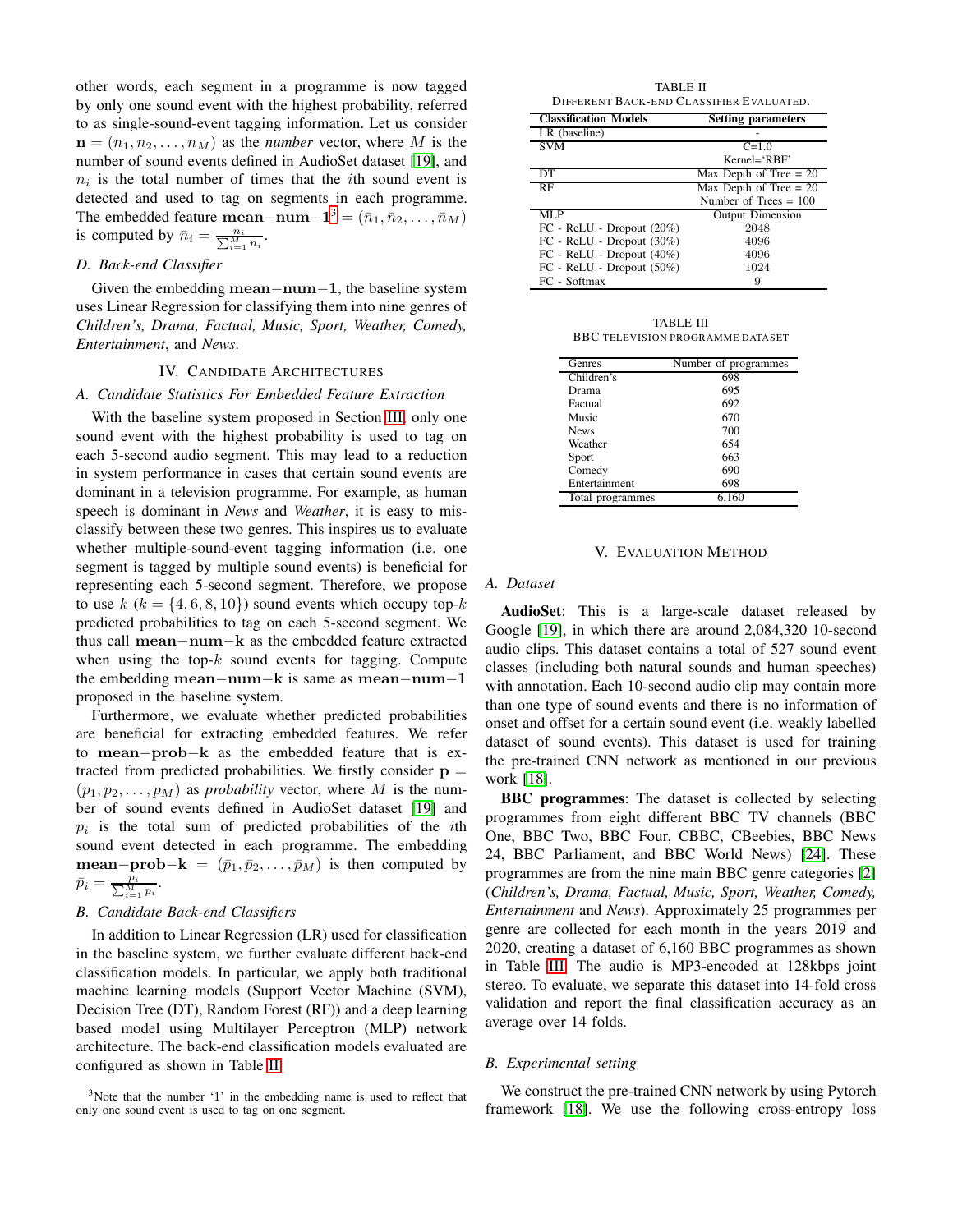<span id="page-3-1"></span>PERFORMANCE OF BACK-END CLASS IFICATION MODELS (LINEAR REGRESS ION(LR), DECIS ION TREE (DT), SUPPORT VECTOR MACHINE (SVM), RANDOM FOREST(FR), AND MULTILAYER PERCEPTRON (MLP)) WITH DIFFERENT STATISTICS (AVERAGE ACCURACY OVER 14 FOLDS) .

| <b>Back-end</b>    | mean-num-1                             | mean-prob-1 | mean-num-4      | mean-prob-4     | mean-num-6             | mean-prob-6     | mean-num-8                  | mean-prob-8 | mean-num-10     | mean-prob-10 |
|--------------------|----------------------------------------|-------------|-----------------|-----------------|------------------------|-----------------|-----------------------------|-------------|-----------------|--------------|
| <b>Tlassifiers</b> | $\left( \frac{\theta}{\theta} \right)$ | $\%$        | $\mathcal{O}_0$ | $\mathcal{G}_o$ | $\mathcal{C}_{\infty}$ | $\mathcal{O}_0$ | $\mathcal{G}_{\mathcal{O}}$ | ( $\%$      | $\mathcal{O}_0$ |              |
| LА                 | 56.7(baseline)                         | 56.1        | 85.9            | 220             | 88.0                   | 85.8            | 88.6                        | 86.9        | 89.1            |              |
| SVM                | .                                      | 34.2        | 84.9            | 73 L            | 87.2                   | ᠴᢧ<br>, , ,     |                             | 76.8        | - 88.           |              |
| nп<br>υı           | 01.2                                   | 60.2        | 79.8            | 78.9            | 79.0                   | 79.5            | 80.2                        | 79.3        | 80.5            | 79.          |
| RF                 | 69.4                                   | 68.5        | 90.9            | 90.5            | 91.4                   | 90.8            | $^{\Omega}1$<br>-. . 1      | 91.         | 91.1            |              |
| <b>MLP</b>         | 62.                                    | 60.9        | 92.6            | 91.6            | 93.2                   | 92.1            | 93.5                        | 92.2        | 93.7            | フム・マ         |

<span id="page-3-3"></span>TABLE V PERFORMANCE OF BACK-END CLASS IFICATION MODELS WITH THE COMBINED FEATURE (AVERAGE ACCURACY OVER 14 FOLDS)

| <b>Back-end</b><br><b>Classifiers</b> | mean-num-10<br>$\mathscr{G}_{\mathcal{O}}$ | mean-prob-10<br>$\%$ | combined-feature<br>$\mathscr{G}_o$ |
|---------------------------------------|--------------------------------------------|----------------------|-------------------------------------|
| `R                                    | ×9.1                                       |                      |                                     |
| <b>SVM</b>                            | 88.3                                       | 77 2.                | 83.6                                |
| DТ                                    | 30 S                                       |                      |                                     |
| РF                                    |                                            |                      |                                     |
|                                       |                                            |                      |                                     |

function during training of this network as

<span id="page-3-0"></span>
$$
Loss_{EN}(\Theta) = -\frac{1}{N} \sum_{n=1}^{N} \mathbf{y_n} \log \{\hat{\mathbf{y_n}}(\Theta)\}
$$
 (1)

defined over all parameters  $\Theta$ , and N is the number of training clips.  $y_n$  and  $\hat{y}_n$  denote ground truth and predicted output. The training is carried out for 100 epochs using Adam [\[25\]](#page-5-0) for optimization. Regarding the back-end classification models, we use Scikit-learn toolbox [\[26\]](#page-5-1) to implement traditional machine learning models such as Linear Regression (LR), Support Vector Machine (SVM), Decision Tree (DT), and Random Forest (RF). For Multilayer Perceptron (MLP), we also construct the network by the Pytorch framework. The loss function used for training the MLP based network is also cross-entropy [\(1\)](#page-3-0). To enforce the MLP based network, we apply *mixup* data augmentation [\[27\]](#page-5-2), [\[28\]](#page-5-3) to audio embedded input features.

Regarding the evaluation metric used in this paper, if  $C$  is considered as the number of audio recordings of programmes which are correctly predicted, and the total number of audio recordings is  $T$ , the classification accuracy (Accuracy  $(\%)$ ) is the  $%$  ratio of  $C$  to  $T$ .

#### VI. RESULTS

Experimental results over both embedded features and all back-end classification models are presented in Table [IV.](#page-3-1) As shown in Table [IV,](#page-3-1) when the number of detected sound events used for classification increases, the accuracy is improved over all back-end classification models. It can be concluded that multiple-sound-event tagging is beneficial to extract embedding features rather than single-sound-event tagging. Comparing between the two types of embedding features, the sound event based embeddings perform better than predicted probability based embeddings over all back-end classifiers. Regarding back-end classification models evaluated, Random Forest and MLP based network outperform Linear



<span id="page-3-2"></span>Fig. 2. Confusion matrix result (%) with mean−num−10 embedding and back-end MLP (average Accuracy over 14 folds)

Regression, Decision Tree and Support Vector Machine. The best score of 93.7% is obtained from MLP based network with mean−num−10 embedding, significantly improving the baseline of mean−num−1 embedding and back-end Linear Regression by approximately 37.0% .

The confusion matrix in Fig. [2](#page-3-2) shows an average over 14 folds with mean−num−10 embedding and back-end MLP model. It can be seen that wrong inference occurs among related programmes such as *Entertainment* and *Comedy*, or programmes of *News* and *Weather*. Meanwhile, *Music, Sport, Weather* and *Drama* achieve the best performance of aprroximately 97.0% among genres.

## VII. FURTHER EXPERIMENTS

We also conduct further experiments to evaluate whether combination of both sound event based embedded feature and predicted probability based embedded feature, referred to as combined−feature, can help to improve the performance. To this end, two embeddings are concatenated before feeding into the back-end classification models. As obtained results in Table [V,](#page-3-3) combined−feature (a concatenation of mean−prob−10 and mean−num−10) helps Linear Regression and Random Forest improve the performance, but not effective for the other models.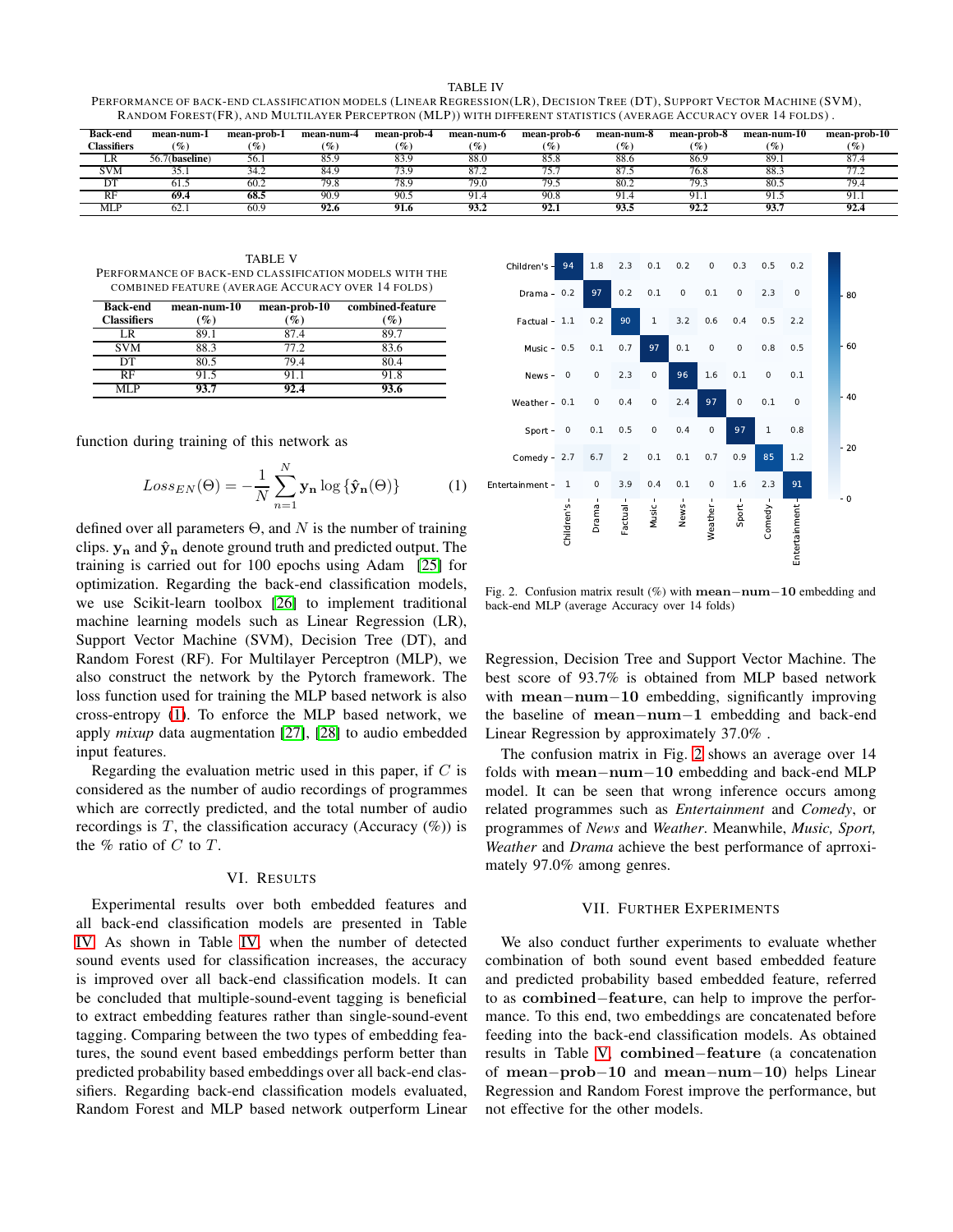

<span id="page-4-18"></span>Fig. 3. Performance of all back-end classification models (Linear Regression (LR), Decision Tree (DT), Support Vector Machine (SVM), Random Forest (FR), and Multilayer Perceptron (MLP)) with reduced number of input segments and mean−num−10 embedding (average of 14 folds)

As the duration of BBC programmes can be long, we evaluate whether a programme can be effectively detected with a reduced number of input segments, thus help to reduce the cost of inference process. In particular, 10% to 100% of the input segments are randomly selected from each programme for evaluation. We use mean−num−10 embedding and all back-end classification models. As shown in Fig. [3,](#page-4-18) if 60% of segments or more are used, almost post-trained models' performance apart from Linear Regression is stable. Notably, MLP classifier achieves an average classification accuracy of 93.0% that potentially reduces 40% of time for the inference process.

## VIII. CONCLUSION

We have explored a deep learning based framework for classifying BBC television programmes into nine genres that match the BBC genre categories. Our framework, which uses a log-mel spectrogram representation, a pre-trained CNN architecture for extracting embedded features, and a back-end Multilayer Perceptron classifier, achieved an average classification accuracy of 93.7% over 14-fold cross validation. In further work, we will evaluate whether the audio-based embedded features can be used to measure the similarity between BBC television programmes for the purpose of recommendations.

#### ACKNOWLEDGEMENT

This work was funded by an EPSRC Impact Acceleration Account project EP/R511791/1, and carried out jointly by the University of Surrey and British Broadcasting Corporation (BBC).

#### **REFERENCES**

- <span id="page-4-1"></span><span id="page-4-0"></span>[1] BBC, 2019 Annual Report, https://www.bbc.co.uk/mediacentre/latestnews/2020/bbbeattamuathrapachiles)<sup>2</sup> 20 JCML, 2010.
- <span id="page-4-2"></span>[2] BBC, *BBC Programmes*, [https://www.bbc.co.uk/programmes/genres/.](https://www.bbc.co.uk/programmes/genres/)
- [3] Li-Qun Xu and Yongmin Li, "Video classification using spatial-temporal features and pca," in *2003 International Conference on Multimedia and Expo. ICME '03. Proceedings (Cat. No.03TH8698)*, vol. 3, 2003, pp. III–485.
- [4] M. Montagnuolo and A. Messina, "Automatic genre classification of tv programmes using gaussian mixture models and neural networks," in *18th International Workshop on Database and Expert Systems Applications (DEXA 2007)*, 2007, pp. 99–103.
- <span id="page-4-6"></span>[5] R. Glasberg, S. Schmiedeke, P. Kelm, and T. Sikora, "An automatic system for real-time video-genres detection using high-level-descriptors and a set of classifiers," in *2008 IEEE International Symposium on Consumer Electronics*, 2008, pp. 1–4.
- <span id="page-4-4"></span>[6] J. Wu and M. Worring, "Efficient genre-specific semantic video indexing," *IEEE Transactions on Multimedia*, vol. 14, no. 2, pp. 291–302, 2012.
- <span id="page-4-5"></span>[7] D. Borth, J. Hees, M. Koch, A. Ulges, C. Schulze, T. Breuel, and R. Paredes, "Tubefiler: an automatic web video categorizer," in *Proceedings of the 17th ACM international conference on Multimedia*, 2009, pp. 1111– 1112.
- <span id="page-4-3"></span>[8] H. K. Ekenel, T. Semela, and R. Stiefelhagen, "Content-based video genre classification using multiple cues," in *Proceedings of the 3rd International Workshop on Automated Information Extraction in Media Production*, 2010, p. 21–26.
- <span id="page-4-7"></span>[9] Y. Zheng, L. Duan, Q. Tian, and J. S. Jin, "Tv commercial classification by using multi-modal textual information," in *2006 IEEE International Conference on Multimedia and Expo*, 2006, pp. 497–500.
- <span id="page-4-8"></span>[10] M. Doulaty, O. Saz-Torralba, R. W. M. Ng, and T. Hain, "Automatic genre and show identification of broadcast media," in *INTERSPEECH*, 2016.
- [11] M. Doulaty, O. Saz, R. W. M. Ng, and T. Hain, "Latent dirichlet allocation based organisation of broadcast media archives for deep neural network adaptation," in *2015 IEEE Workshop on Automatic Speech Recognition and Understanding (ASRU)*, 2015, pp. 130–136.
- <span id="page-4-9"></span>[12] S. Kim, P. Georgiou, and S. S. Narayanan, "On-line genre classification of tv programs using audio content," *2013 IEEE International Conference on Acoustics, Speech and Signal Processing*, pp. 798–802, 2013.
- [13] L. Pham, I. Mcloughlin, H. Phan, R. Palaniappan, and A. Mertins, "Deep feature embedding and hierarchical classification for audio scene classification," *2020 International Joint Conference on Neural Networks (IJCNN)*, pp. 1–7, 2020.
- [14] L. Pham, H. Phan, T. Nguyen, R. Palaniappan, A. Mertins, and I. McLoughlin, "Robust acoustic scene classification using a multispectrogram encoder-decoder framework," *Digital Signal Processing*, p. 102943, 2020.
- [15] H. Phan, L. Pham, P. Koch, N. Q. K. Duong, I. McLoughlin, and A. Mertins, "On multitask loss function for audio event detection and localization," in *Proceedings of the Detection and Classification of Acoustic Scenes and Events 2020 Workshop (DCASE2020)*, Tokyo, Japan, November 2020, pp. 160–164.
- [16] H. Phan, L. Hertel, M. Maass, P. Koch, R. Mazur, and A. Mertins, "Improved audio scene classification based on label-tree embeddings and convolutional neural networks," *IEEE/ACM Transactions on Audio, Speech, and Language Processing*, vol. 25, no. 6, pp. 1278–1290, 2017.
- <span id="page-4-11"></span>[17] McFee, Brian, R. Colin, L. Dawen, D. PW.Ellis, M. Matt, B. Eric, and N. Oriol, "librosa: Audio and music signal analysis in python," in *Proceedings of The 14th Python in Science Conference*, 2015, pp. 18–25.
- <span id="page-4-12"></span>[18] Q. Kong, Y. Cao, T. Iqbal, Y. Wang, W. Wang, and M. D. Plumbley, "Panns: Large-scale pretrained audio neural networks for audio pattern recognition," *IEEE/ACM Transactions on Audio, Speech, and Language Processing*, vol. 28, pp. 2880–2894, 2020.
- <span id="page-4-10"></span>[19] J. F. Gemmeke, D. P. W. Ellis, D. Freedman, A. Jansen, W. Lawrence, R. C. Moore, M. Plakal, and M. Ritter, "Audio set: An ontology and human-labeled dataset for audio events," in *Proc. ICASSP*, 2017.
- <span id="page-4-13"></span>[20] K. Simonyan and A. Zisserman, "Very deep convolutional networks for large-scale image recognition," in *International Conference on Learning Representations*, 2015.
- <span id="page-4-14"></span>[21] S. Ioffe and C. Szegedy, "Batch normalization: Accelerating deep network training by reducing internal covariate shift," in *Proceedings of the 32nd International Conference on Machine Learning*, 2015, pp. 448–456.
- <span id="page-4-15"></span>[22] V. Nair and G. E. Hinton, "Rectified linear units improve restricted
- <span id="page-4-16"></span>[23] N. Srivastava, G. Hinton, A. Krizhevsky, I. Sutskever, and R. Salakhutdinov, "Dropout: a simple way to prevent neural networks from overfitting," *The journal of machine learning research*, vol. 15, no. 1, pp. 1929–1958, 2014.
- <span id="page-4-17"></span>[24] BBC, *BBC Redux*, [https://www.bbcredux.com/.](https://www.bbcredux.com/)